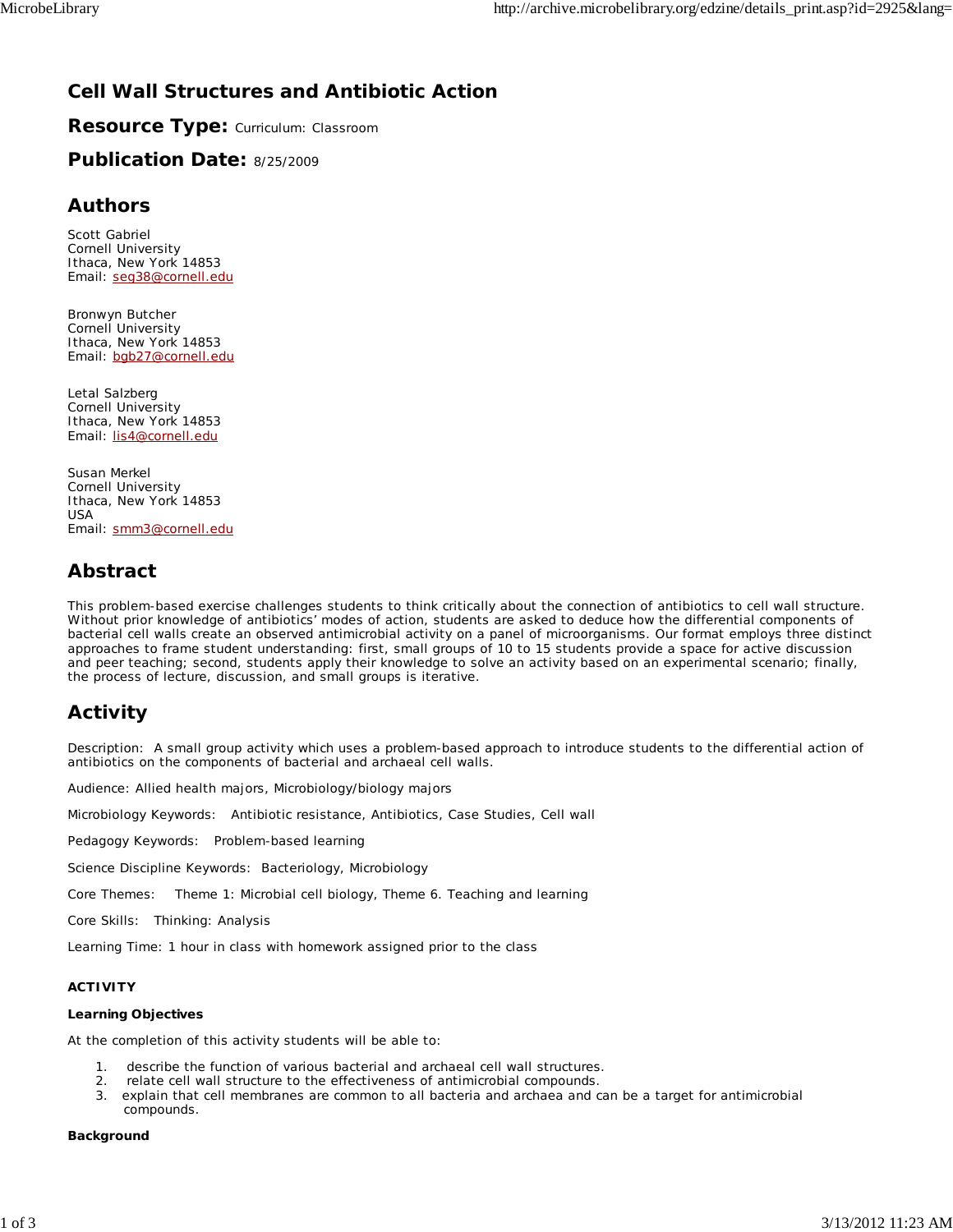Students are given a review sheet before the class in which the small group activity occurs. This sheet covers the basic cell wall structures for gram-positive and gram-negative bacteria and archaea. From this review or from their class materials, students should be able to identify, describe, and label the appropriate structures on a model cell wall using the following terms:

periplasmic space

cell wall<br>
cytoplasmic membrane<br>
cytoplasmic membrane<br>
cytoplasmic membrane<br>
cytoplasmic membrane cytoplasmic membrane<br>
membrane-bound proteins<br>
porins membrane-bound proteins<br>outer membrane lipopolysaccharide

#### **PROCEDURE**

**Materials.**

One worksheet for every student

#### **Student Version.**

Student Version Sample of Student Work

#### **Instructor Version.**

Instructor Version

#### **Safety Issues.**

None

#### **Suggestions for Determining Student Learning.**

The primary mechanism for determining student learning is the answers they provide to the questions on the worksheet. We have also used as a secondary assessment tool a pre- and posttest given to students the first and last day of lab recitation (see field testing section for details).

#### **Field Testing.**

During the spring of 2007, we developed a pre- and posttest that was given to students at the first lab recitation session before any small group or lab activity covered the material being tested. This same test was also given to students on the last day of lab recitation. With this design, our data provides insight into student learning and the level of material retention. Using questions 1, 4, and 5 from the test, we quantified student learning on the function of the cell wall and antibiotics. Test scores for question 1 improved from 68% (*n* = 75) to 90% (*n* = 71), scores on question 4 improved from 68% (*n* = 75) to 90% (*n* = 71) where scores for question 5 improved from 61% (*n* = 75) to 92% (*n* = 71).

#### **Student Data.**

None available at time of submission.

#### **SUPPLEMENTARY MATERIALS**

#### **Possible Modifications.**

This exercise could be modified in at least two different ways. If using it with majors in an upper-level course, the "helpful background information" can be removed and the description of each unknown antibiotic could be changed to the specific site of action of each antibiotic. In this way, the activity could cover the modes of action of the antibiotics at a greater molecular level. If working with allied health students, the focus of the activity could be changed to reflect the differences between eukaryotic and prokaryotic cells and how antibiotics specifically target one and not the other.

#### **References.**

1. **Foster, J. W., and J. L. Slonczewski.** 2008. Cell structure and function, p. 82–97. *In* Microbiology an evolving science, 1st ed. W. W. Norton and Co., New York, NY.

2. **Madigan, M. T., and J. M. Martinko.** 2005. Cell structure and function, p. 66–81. *In* Brock biology of microorganisms, 11th ed. Pearson Prentice Hall, Upper Saddle River, NJ.

3. **Paustian, T.** 2001. More cell wall. http://lecturer.ukdw.ac.id/dhira/BacterialStructure/MoreCellWall.html.

4. **Paustian, T.** 2002. Cell wall. http://lecturer.ukdw.ac.id/dhira/BacterialStructure/CellWall.html.

5. **Schaechter, M., J. L. Ingraham, and F. C. Neidhardt.** 2006. Prokaryotic cell structure and function: envelopes and appendages, p. 22–31. *In* Microbe. ASM Press, Washington, DC.

#### **Answer Keys.**

Provided in the Instructor Version

#### **Appendices.**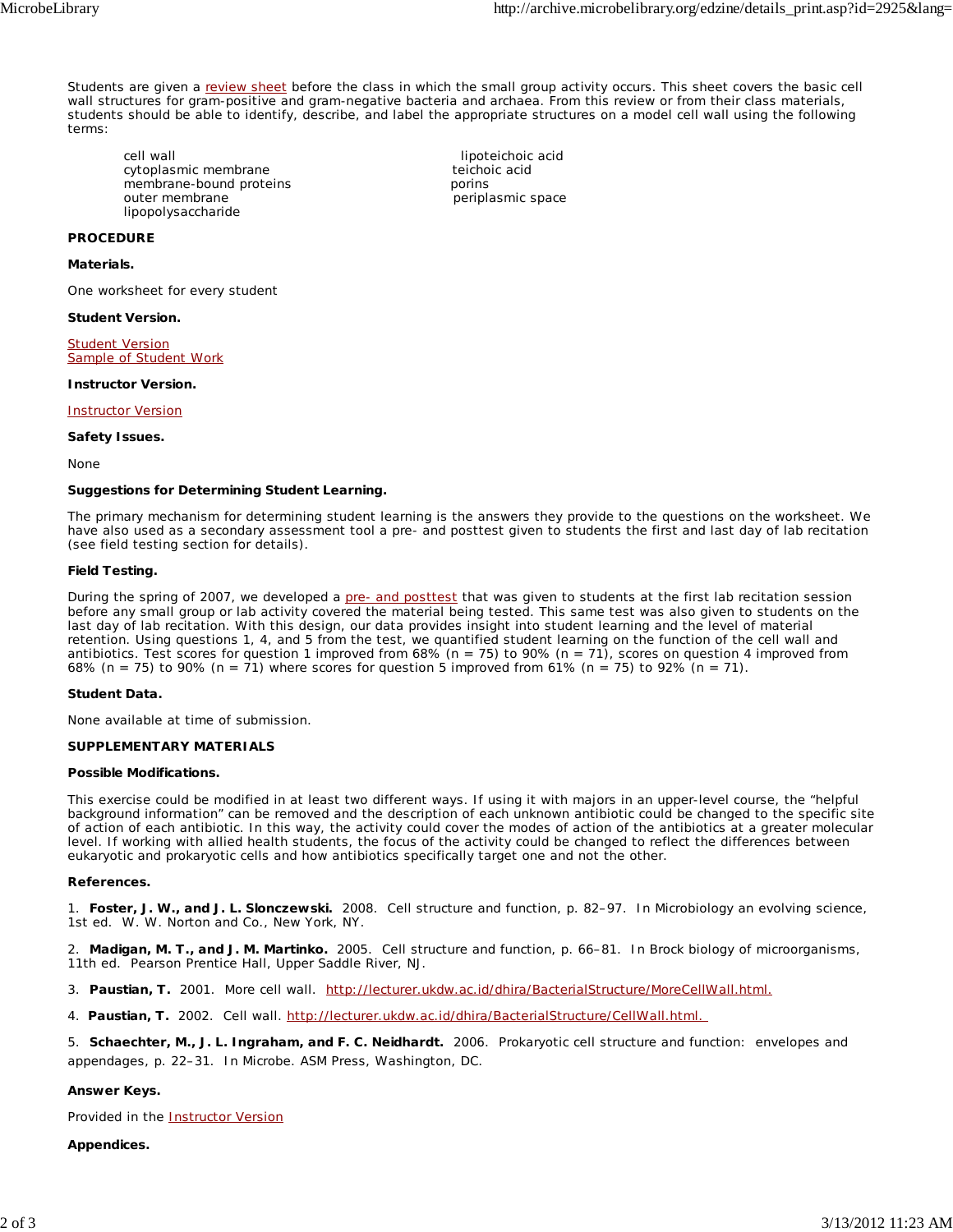MicrobeLibrary http://archive.microbelibrary.org/edzine/details\_print.asp?id=2925&lang=

Review Sheet **Student Version** Instructor Version Pre- and posttest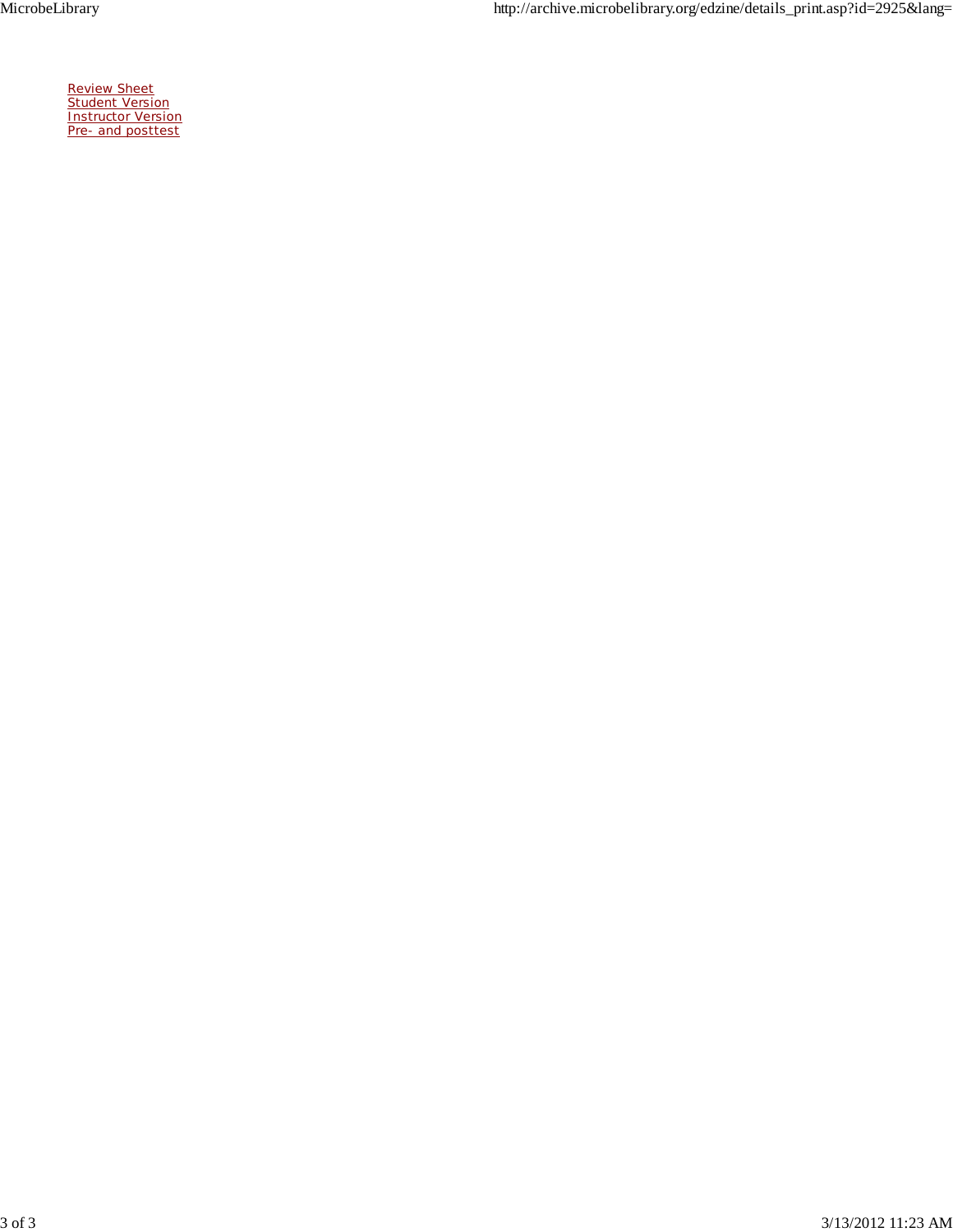#### **Small Group Activity Cell Wall Structures and Antibiotic Action Review**

### **To prepare, review sections 4.5, 4.6, 4.8, and 4.9 in Brock Biology of Microorganisms, 11th ed.**

## **Part I**

- 1) Look at the diagrams on the next page of three different prokaryotic cell envelopes. Determine which figure shows a gram-positive, a proteobacterial or gram-negative, and an archaeal cell envelope.
- 2) Label the components of each cell envelope using the list below. (Note: not all cells have all the structures listed.)

| cell wall               | lipoteichoic acid |
|-------------------------|-------------------|
| cytoplasmic membrane    | periplasmic space |
| membrane-bound proteins | porins            |
| outer membrane          | teichoic acid     |
| lipopolysaccharide      |                   |

- 3) Answer the following questions:
	- a) Which structure is the true permeability barrier? What would happen to the cell if you made the membrane "leaky"?
	- b) Which structure provides support and shape? What would happen to the cell if you broke this structure?
	- c) Which structure only allows hydrophilic small molecules (<600 daltons molecular weight) through? Where are these found? Which organisms have them?
	- d) What happens if you treat a bacterial cell with lysozyme under isotonic conditions? What is this type of cell called?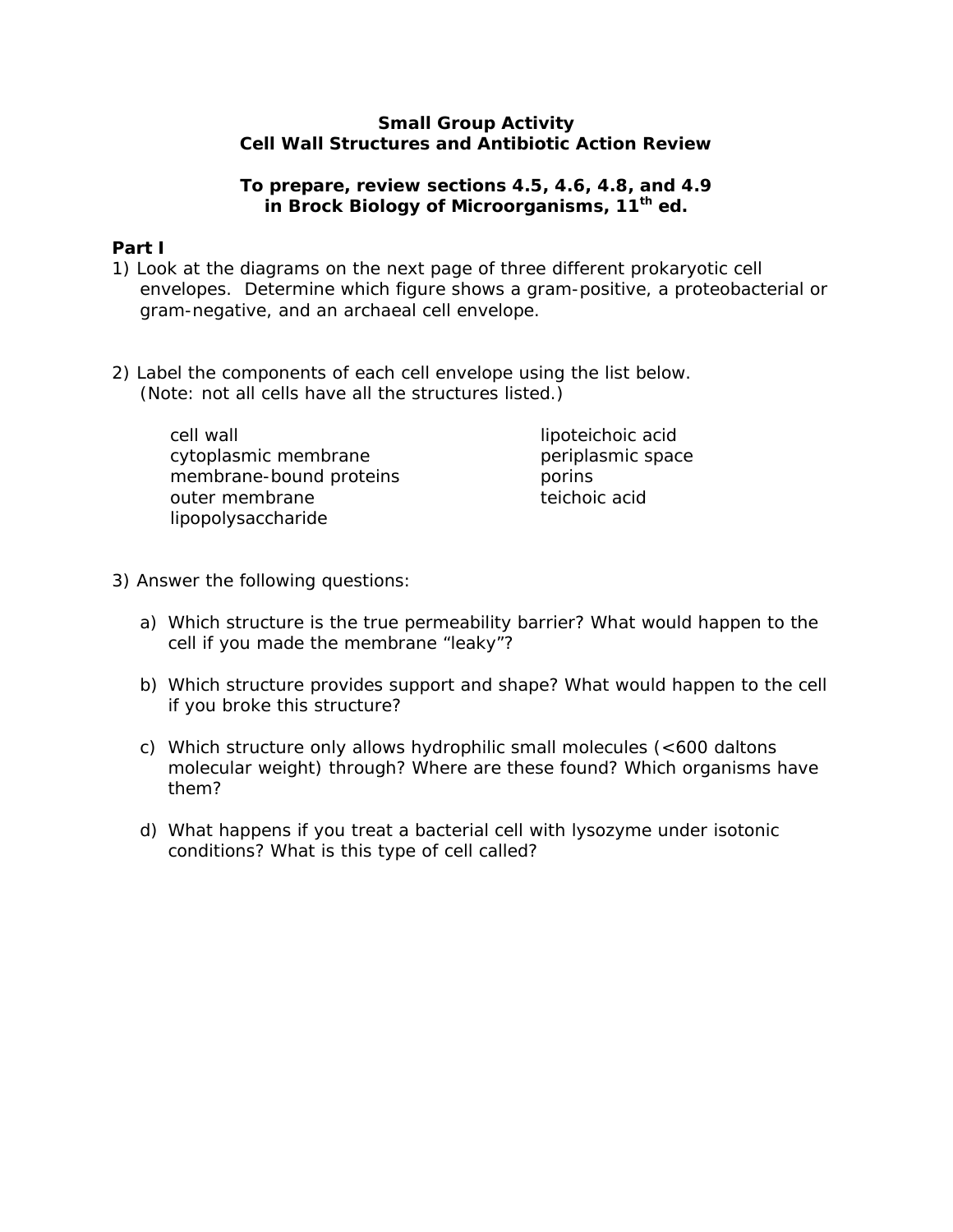

inside cell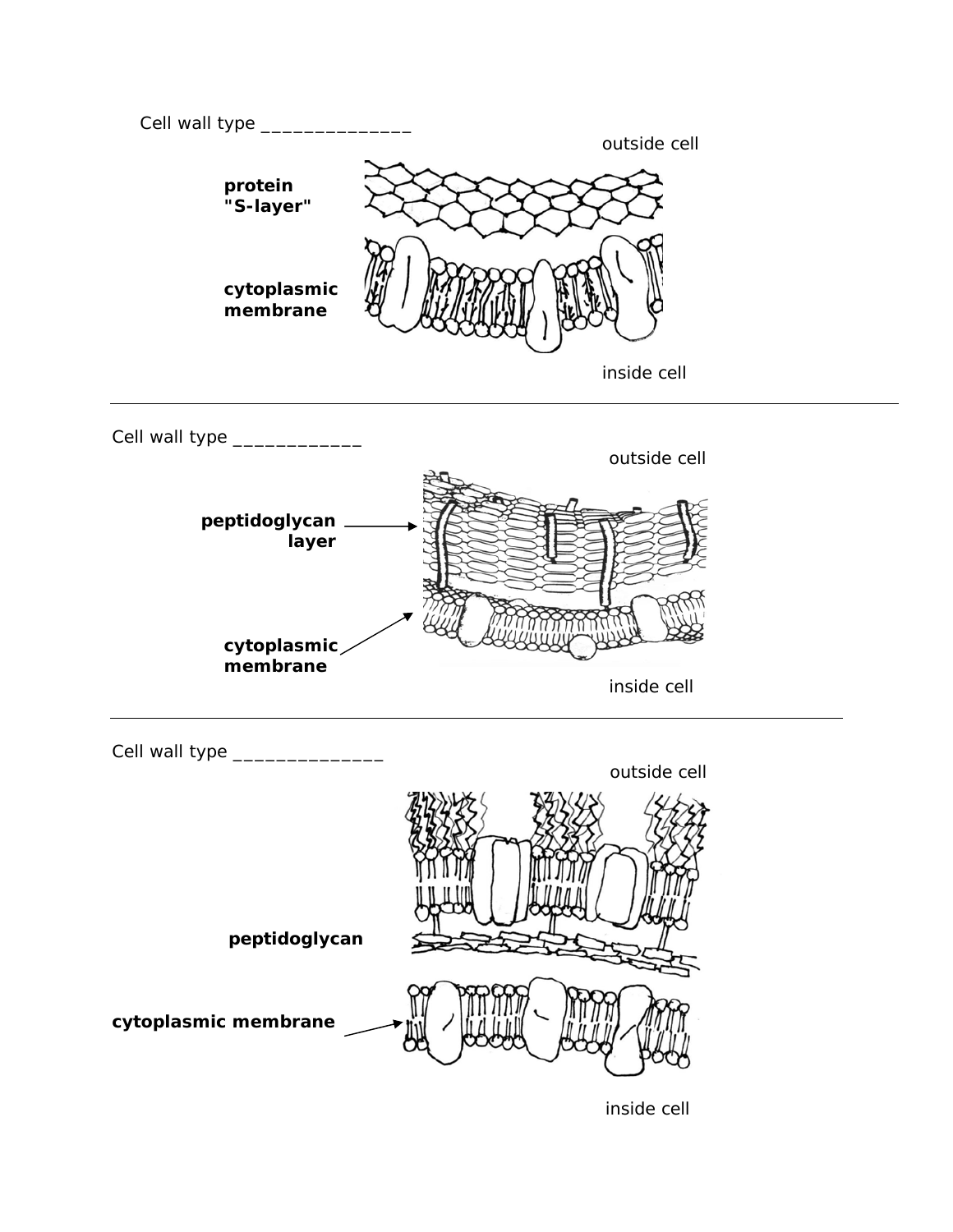## **Small Group Activity—Cell Wall Structures and Antibiotic Action**

You have recently been hired as an Assistant Professor where your research deals with isolating novel antibiotics to aid in the growing problem of antibiotic resistance. In your first months of work, you have isolated several interesting antimicrobial compounds which show real promise. Unfortunately, late one night you did not label the tubes clearly. Now your promising work needs to be pieced back together with only a few scraps of information scribbled on a napkin from that night. Good luck!

## **Deciphered napkin scribblings…**

Antibiotic A: 0.5 kDa protein, targets peptidoglycan *983-7554 cutie from Castaways* Antibiotic B: 20 kDa protein, targets peptidoglycan Antibiotic C: Cationic antimicrobial peptide *get!! milk, bread, cheese, stamps* Antibiotic D: Targets lipopolysaccharide *Bus #81 comes at 7:10* 

With some more searching, you found these results in your notebook. Unfortunately they are not labeled either. These graphs represent percentage of survival of bacteria or protoplasts after treatment with the antibiotics.

Samples with antibiotic added (black bars); controls with no antibiotic added (grey bars)



## **Helpful background information**

*Staphylococcus aureus*: gram-positive bacterium *Vibrio cholera*: gram-negative bacterium *Methanosarcina*: an archaean bacterium

Cationic antimicrobial peptides (CAMPs): these positively charged antibiotics are attracted to the negatively charged cell wall and membrane. They are hydrophobic, and they insert into the membranes to create pores.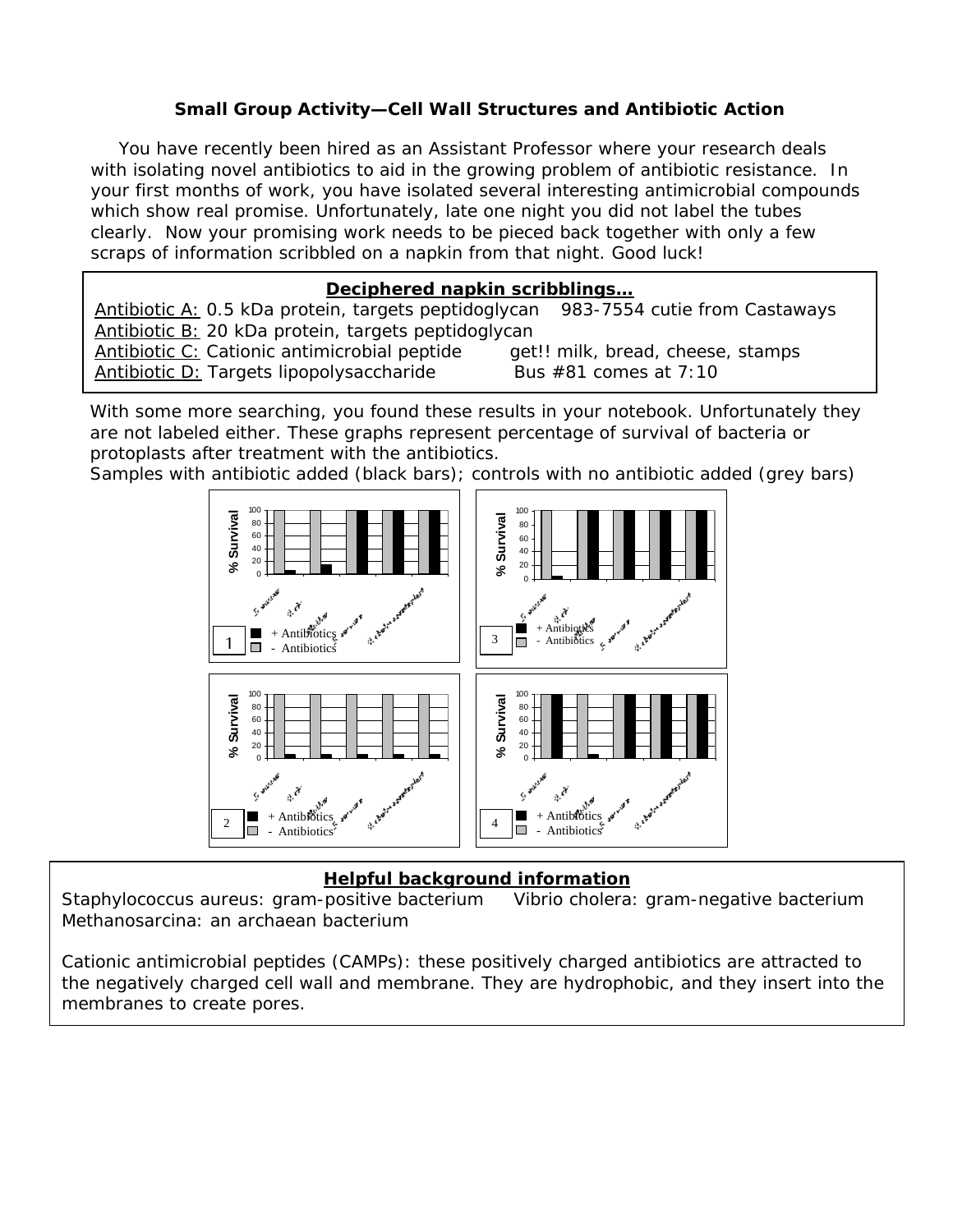## **Small Group Activity—Cell Wall Structures and Antibiotic Action Writing Assignment**

**Your name:** 

**Your instructor's name:** 

*Complete the following questions, limiting your answers to the spaces provided.* 

**1. Using the information on the previous page, match each antibiotic with an experiment. Fill in the blanks below and briefly discuss the results observed for each experiment, making sure to include the predicted mode of action for each antibiotic. (9 points)** 

Experiment #1 is Antibiotic \_\_\_\_\_\_\_\_\_

Experiment #2 is Antibiotic \_\_\_\_\_\_\_

Experiment #3 is Antibiotic \_\_\_\_\_\_\_\_

Experiment #4 is Antibiotic \_\_\_\_\_\_\_

**2. Pick one of the antibiotics above (A–D) and describe how a bacterial cell could become resistant to that antibiotic, i.e., what in the cell would have to change to make a bacterium resistant? (1 point)**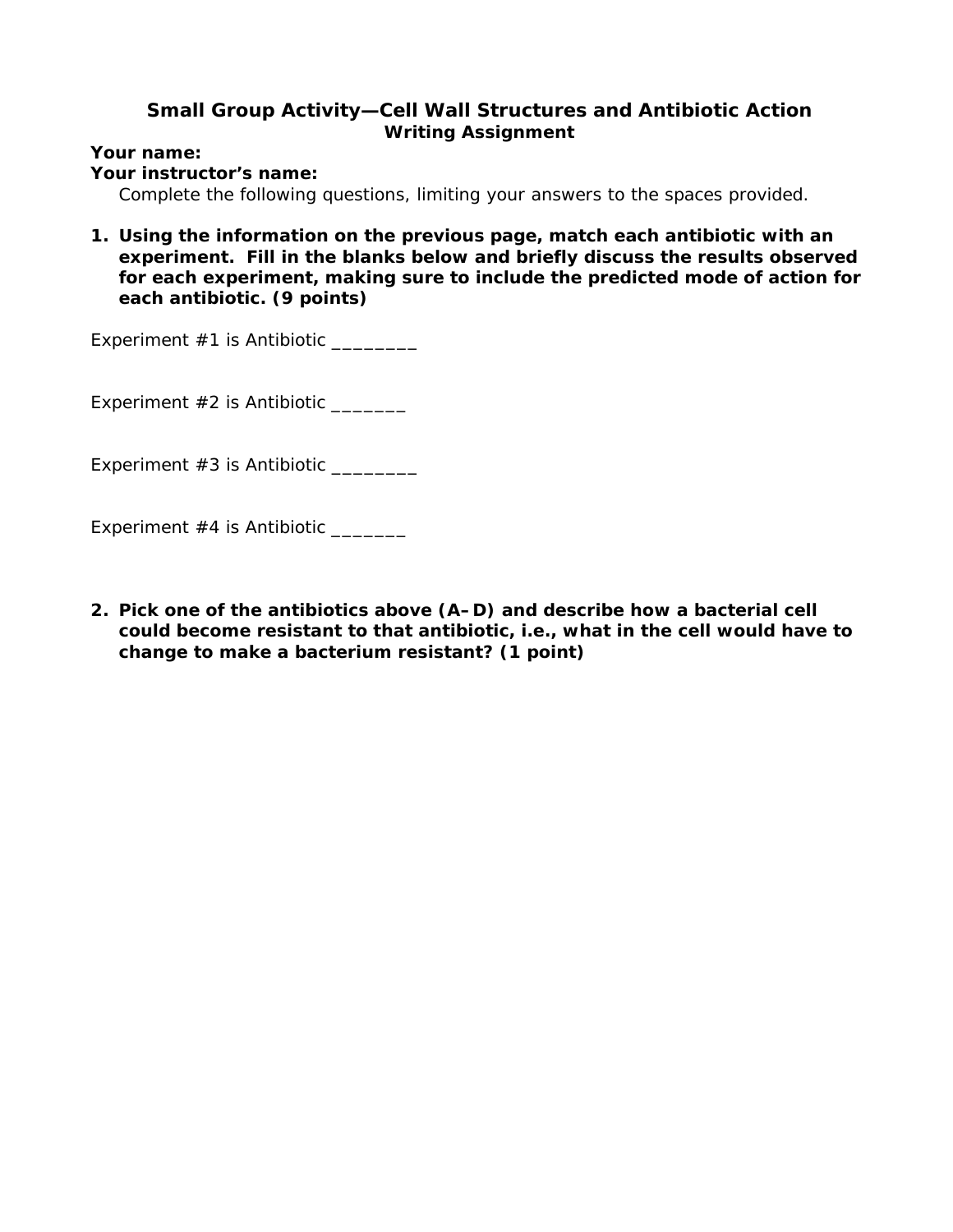#### **Small Group Activity Cell Wall Structures and Antibiotic Action Review**

## To prepare, review sections 4.5, 4.6, 4.8, and 4.9 in Brock Biology of Microorganisms, 11<sup>th</sup> ed.

### Part I

- 1) Look at the diagrams on the next page of 3 different prokaryotic cell envelopes. Determine which figure shows a Gram (+), a Proteobacterial or Gram (-), and an Archaeal cell envelope.
- 2) Label the components of each cell envelope using the list below. (Note: not all cells have all the structures listed)

cell wall cytoplasmic membrane membrane-bound proteins outer membrane lipopolysaccharide

lipoteichoic acid periplasmic space porins teichoic acid

- 3) Answer the following questions:
	- a) Which structure is the true permeability barrier? What would happen to the cell if you made the membrane "leaky"?
	- b) Which structure provides support and shape? What would happen to the cell if you broke this structure?
	- c) Which structure only allows hydrophilic small molecules (< 600 daltons mol wt) through? Where are these found? Which organisms have them?
	- d) What happens if you treat a bacterial cell with lysozyme under isotonic conditions? What is this type of cell called?

(a) the cytophasmic membranic is the true permeability barrier because it<br>control which substances can go in & out of the cell. If the<br>membrane became leaky, intracellular components would leak out and prevent the call from getting appropriate concentration (b) the peptido glycan provide shape and support. It broken, the cell would<br>lose its rigidity and possibly ability to withstand high turgor pressure.<br>(c) porins - they are found in the outor membrane of gram 1-7 bacteria. Hisosymes break down peptidoglycan. Under isotonic conditions, water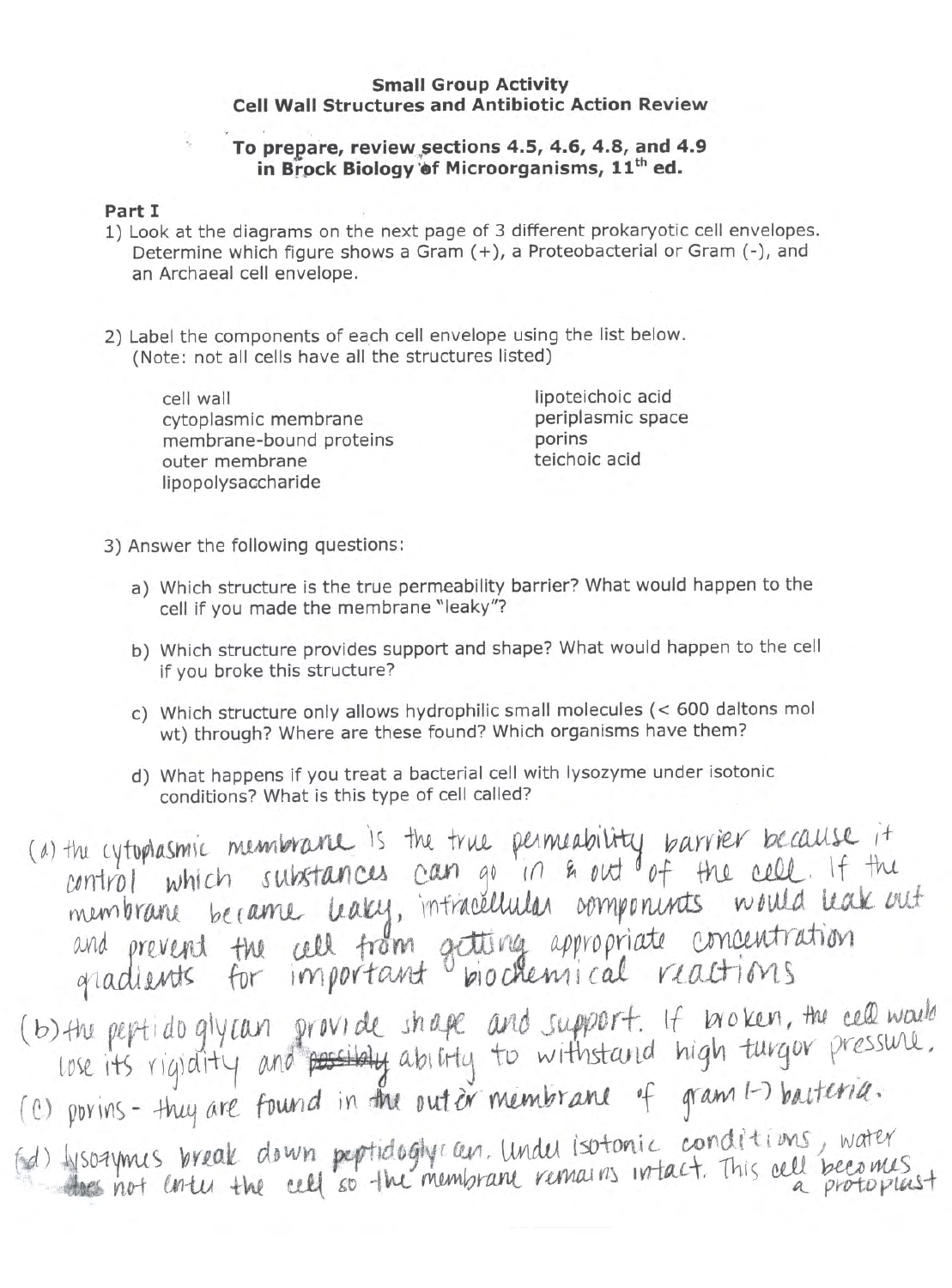Cell wall type archael cell envelope

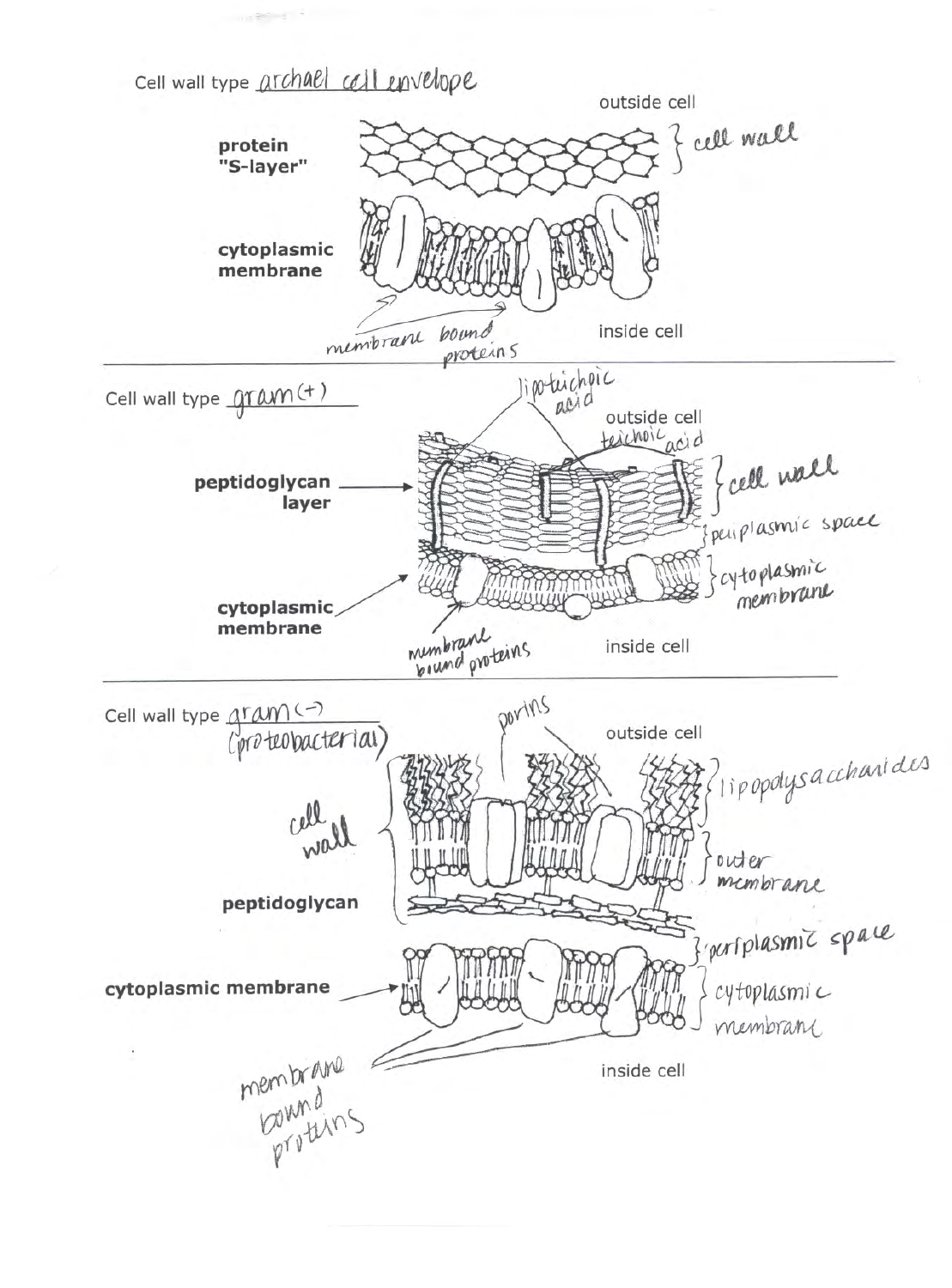#### **Small Group Activity - Cell Structure and Function Writing Assignment**

Your Name: Your Instructor's name:

Complete the following questions LIMITING your answers to the spaces provided

1. Usi ng the information on the previous page, match each antibiotic with an experiment. Fill in the blanks below and briefly discuss the results observed for each experiment, making sure to include the predicted mode of action for each antibiotic. (9 points)

Experiment #1 is Antibiotic

It appears that only J. aureus and V. cholera are affected by the antibiotic. Both of these bactline have peptide gerean while Mothanobacterium and<br>the protoplasts do not. It appears that article tic A gause this results<br>simil it attacks peptide gyron. Its small protein single would allow the<br>protun This experiment showed that archael, gram (+), & gram (-) cells were affected. Because antibiotic c consists of camps, it will cause any of these cell types to be uysed. CAMPS cause pores to form in the cell the cell, killing it. Experiment #3 is Antibiotic

In this experiment, only saurius, a gram (+) cell is affected. Gram<br>(+) cells have a thick peptidogly can layer that is exposed to the environment.<br>Antibiotic B would have easy access to attack this layer possibly by Experiment #4 is Antibiotic \_

only the V. Cholera is affected us its survival In experiment 4. plummets after being administered an antibiotic, The only deflorence v. cholua has from the other organisms is that it is gram (-) and only antibiotic of the 4 to do so. By attacking the LPS, the antibiotic may 2. Pick one of the an tibiotics above (A-D) and describe how a bacterial cell call k the cult could become resistant to that antibiotic. i.e. What in the cell would have to  $+0$  bush as it may change to make a bacterium resistant? (1 point)

To become resistant to antibiotic D gram bells nud to gain a mutation that altus the LPS slightly so that<br>the links in LPS cannot be broken by the antibiotics

not be able to wrinstam the tungor pression.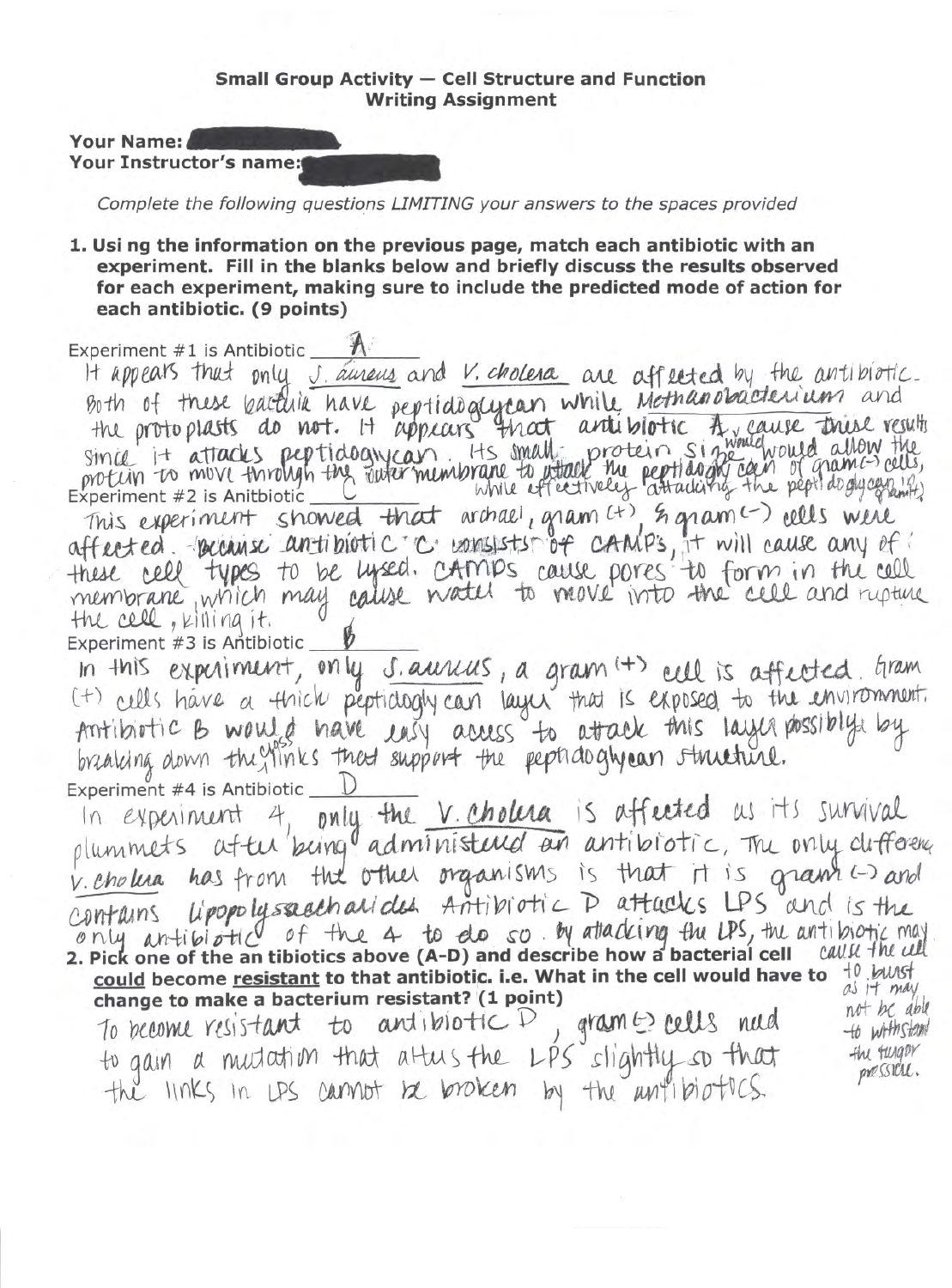### **Small Group Activity 1—Cell Wall Structures and Antibiotic Action**

Before class, students should have completed the provided review sheet (part I) which covers the basic components of cell envelope structure of the microorganism presented in this activity. Typically, small group instructors review the answers to this sheet at the beginning of class to refresh students' memory and also to ensure the accuracy of their answers. After the review, distribute this activity and divide the class into groups of three students. Groups are encouraged to work together to determine the correct answers to the questions, however each individual needs to write his or her own reasoning as to why the answer is correct.

You have recently been hired as an Assistant Professor where your research deals with isolating novel antibiotics to aid in the growing problem of antibiotic resistance. In your first months of work, you have isolated several interesting antimicrobial compounds which show real promise. Unfortunately, late one night you did not label the tubes clearly. Now your promising work needs to be pieced back together with only a few scraps of information scribbled on a napkin from that night. Good luck!

#### **Deciphered napkin scribblings…**

Antibiotic A: 0.5 kDa protein, targets peptidoglycan *983-7554 cutie from Castaways* Antibiotic B: 20 kDa protein, targets peptidoglycan Antibiotic C: Cationic antimicrobial peptide *get!! milk, bread, cheese, stamps* Antibiotic D: Targets lipopolysaccharide *Bus #81 comes at 7:10* 

With some more searching, you found these results in your notebook. Unfortunately they are not labeled either. These graphs represent percentage of survival of bacteria or protoplasts after treatment with the antibiotics.

Samples with antibiotic added (black bars); controls with no antibiotic added (grey bars)



#### **Helpful background information**

*Staphylococcus aureus*: gram-positive bacterium *Vibrio cholera*: gram-negative bacterium *Methanosarcina*: an archaean bacterium

Cationic antimicrobial peptides (CAMPs): these positively charged antibiotics are attracted to the negatively charged cell wall and membrane. They are hydrophobic, and they insert into the membranes to create pores.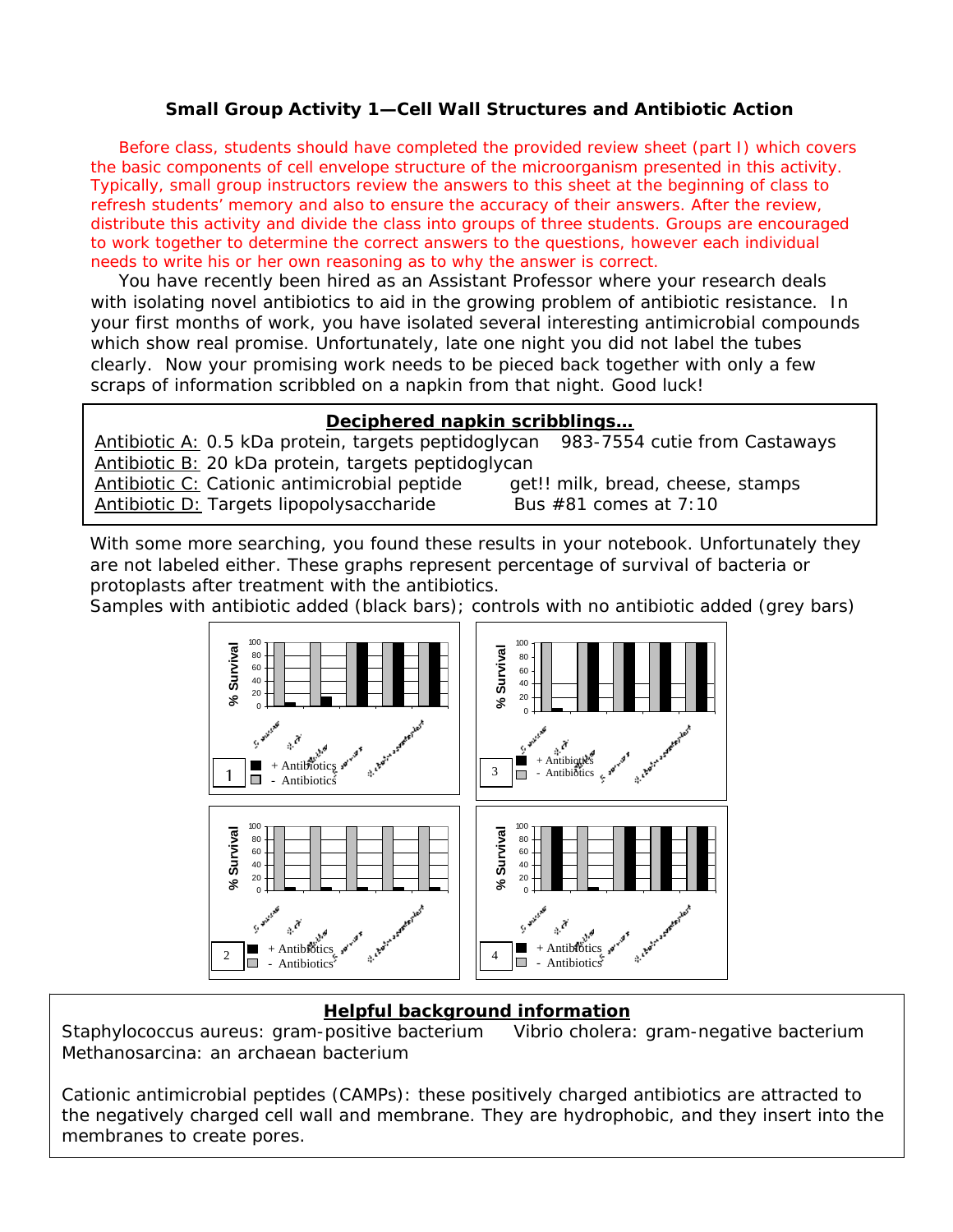## **Small Group Activity—Cell Wall Structures and Antibiotic Action Writing Assignment**

**Your name:** 

**Your instructor's name:** 

*Complete the following questions, limiting your answers to the spaces provided* 

**1. Using the information on the previous page, match each antibiotic with an experiment. Fill in the blanks below and briefly discuss the results observed for each experiment, making sure to include the predicted mode of action for each antibiotic. (9 points)** 

Experiment #1 is Antibiotic \_\_\_\_\_A\_\_\_

Cell wall active antibiotic. The antibiotic in experiment  $#1$  killed gram-positive and gramnegative bacteria and had no effect on protoplasts or archea. This can be explained by a low molecular weight antibiotic that can pass through the porins and attack the peptidoglycan of the gram-negative bacteria and degrade the thick peptidoglycan cell wall of the gram-positive bacteria causing lysis and death of bacteria. There is no effect on archea since it has pseudopeptidoglycan and protoplasts which have no peptidoglycan and therefore are not susceptible to the action of this antibiotic.

Experiment  $#2$  is Antibiotic  $\qquad \qquad C \qquad \qquad$ 

This antibiotic killed all three microorganisms as well as the protoplasts, therefore it attacks the cell membrane. This is present in the cell envelopes of all three bacteria tested and is still present in protoplasts.

Experiment  $#3$  is Antibiotic  $\underline{\hspace{1cm}}$  B

This antibiotic killed only gram-positive cells. Therefore it is cell wall active, since it kills the gram-positive bacteria, but not the gram-positive protoplasts. It is a large antibiotic that cannot penetrate the outer membrane of the gram-negative cell (porins exclude large molecules) and therefore cannot access the peptidoglycan.

Experiment  $#4$  is Antibiotic  $\underline{\hspace{1cm}}\underline{\hspace{1cm}}$ 

This antibiotic killed only gram-negative cells. Lipopolysaccharide is only found in the outer membrane of gram-negative bacteria; therefore antibiotic D only attacks the gramnegative bacteria. The protoplasts are not affected since the cell wall has been removed.

## **2. Pick one of the antibiotics above (A–D) and describe how a bacterial cell could become resistant to that antibiotic, i.e., what in the cell would have to change to make a bacterium resistant? (1 point)**

Any of the following that seems reasonable:

- 1. modification of the target (different side chains or bonds in peptidoglycan, change charge of cell wall or membrane to repel cationic peptide, etc.; any ideas that are reasonable are accepted)
- 2. efflux of antibiotic
- 3. inactivation of the antibiotic: degradation or modification of antibiotic
- 4. altered membrane permeability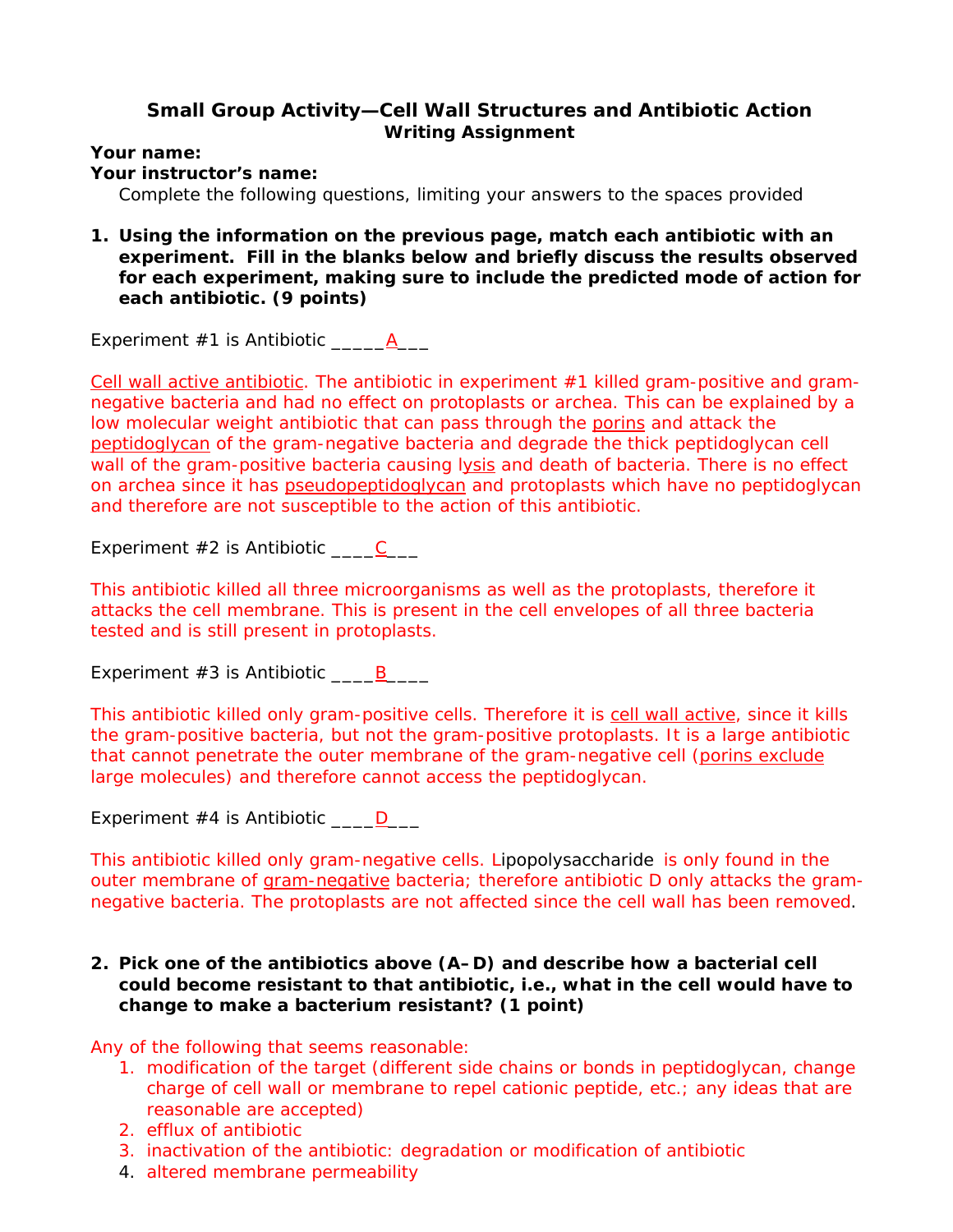#### Pre-post test Your name

Please answer these questions to the best of your ability. The results will not in any way be used to determine your grade, but provide us with background information so that we may present material at the most appropriate level for the class.

\_\_\_\_ 1) In a nonisotonic solution, if the **cell wall** of a bacterium is removed, the cell will

A. be unaffected.

B. burst due to an influx of water into the cell.

C. lose motility, but otherwise be unaffected.

D. stop growing due to an efflux of solutes from the cell.

\_\_\_\_\_ 2) Which cellular process below is most often associated with the release of **acidic waste products**?

A. aerobic respiration

B. amino acid biosynthesis

C. fermentation

D. oxygenic photosynthesis

## \_\_\_\_\_3) The electrons in an **electron transport chain** move from

A. negatively to positively charged molecules.

B. smaller to larger sized electron carriers.

C. molecules with lower to higher reduction potentials.

D. molecules that can pump protons to those that cannot.

4) In a respiring bacterium, if **proton pumping** across the cell membrane is stopped, ATP synthesis by the ATP synthase will:

Stop \_\_\_\_\_\_Increase \_\_\_\_\_\_Remain the same

Pick one answer and explain why.

## \_\_\_\_ 5) **Antibiotics**

A. affect either gram-negative or gram-positive bacteria, but not both.

B. always bind to the outside of a cell.

C. must be transported inside the cell to inhibit cell growth.

D. work by inhibiting a specific molecular target.

6) Compared to planktonic or free-floating cells, **bacterial cells in biofilms** are typically less susceptible to antimicrobial agents.

equally susceptible to antimicrobial agents.

\_\_\_\_\_ more susceptible to antimicrobial agents.

Pick one answer and explain why: